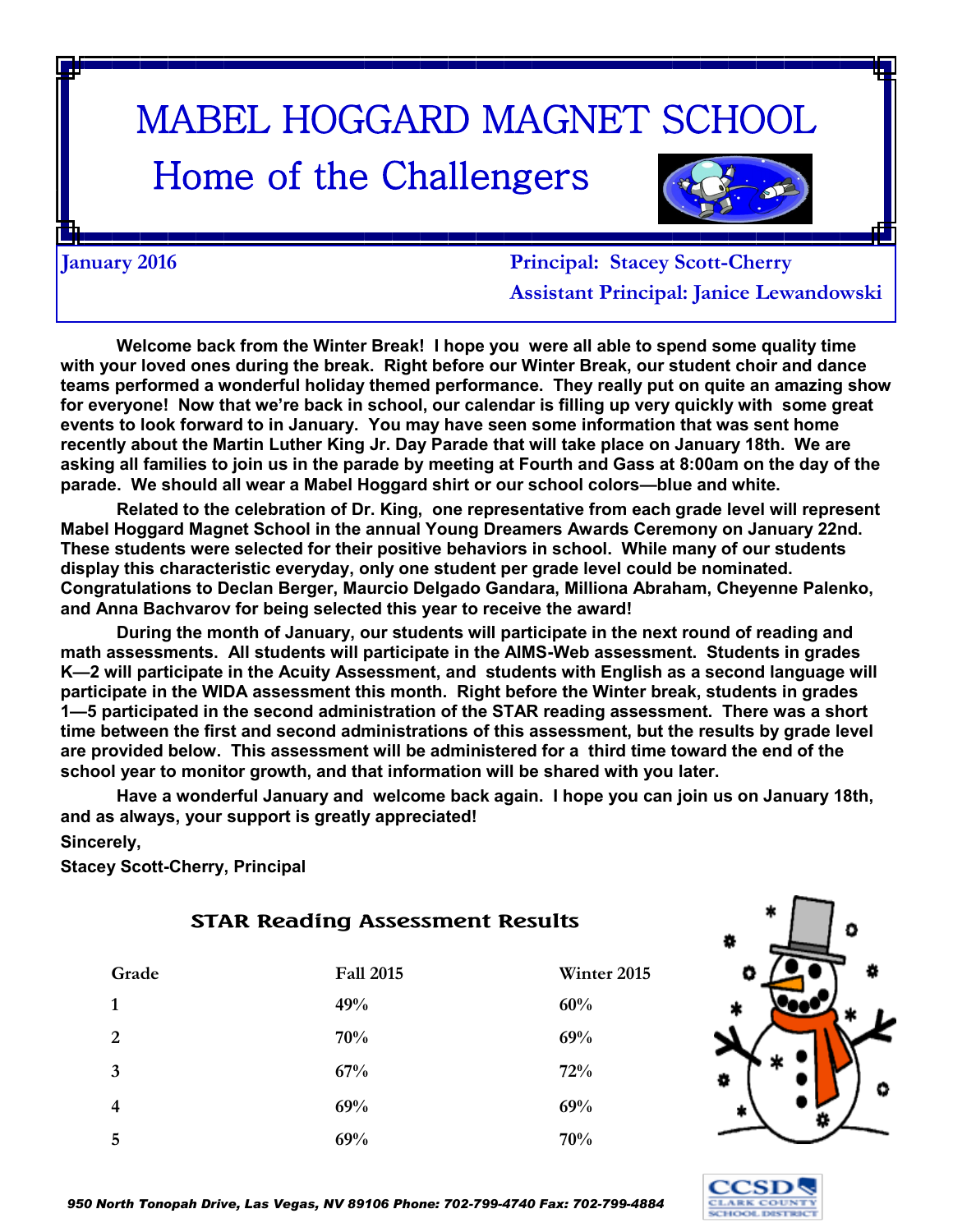



## **Happenings in Third Grade**

 **How time flies! We are coming to the end of our first semester in third grade. It has been an exciting and busy semester for third grade! Students learned about fables and myths, communities, and geology. In math, we explored the relationship between multiplication and division, the importance of memorizing both multiplication and division facts, how to round to the nearest 10 and 100, as well as adding and subtracting with regrouping.** 

**In science, students enjoyed exploring the wonders of animal adaptations and habitat survival using crayfish. With Mrs. Duncan, they explored engineering and made their own bubble wands. In the animal lab, students continue to work with animals and design and monitor their own aquaponics systems. Students also learned about responsibility, respect, caring, and neatness from Mrs. Certa, our counselor. Students continue to work hard to meet their AR goals; we hope to see them continue to earn their goals in the new year. We look forward to the upcoming events in the next semester. This includes the Science Fair; research reports about animals; and our field trips to the Children's Discovery Museum and Sea World in May**. **Students: continue to work hard and challenge yourselves. We look forward to seeing your growth and success in the coming year.** 

## **Connecting and Creating with GATE**

**A field trip to the world-famous landmark of Hoover Dam, including views below of its colossal turbines and generators, will be a highlight for fourth- and fifth-grade GATE students this February. The trip connects with fifth graders' integrated unit called Food for Thought: Connecting Chemistry, Culture, Engineering, Energy and Edibles. Students are exploring everything from atoms and molecules to food distribution around the world and what people eat. They also are creating a service-learning project to help people who are hungry.** 

**For fourth graders, Hoover Dam is one of nine exhibits in our school museum. Students are busy creating the lessons and activities that they will use to teach every first grader about their exhibit.** 

**Meanwhile, third graders are demonstrating outstanding creative and critical thinking in their civilization projects. They devised their own staple crop and numerous inventions, and established a form of government.** 

#### **Second Grade Is Awesome!**

**The second graders have been studying air and weather, states of matter, and the moon phases. We spent the winter break observing the moon and charting our observations. We had Channel 13 meteorologist, Greg Bennett, come talk to us about weather. Mrs. Law started special science lessons on investigating and creating hand pollinators. We will start our new "Maker's Faire" projects soon and will study insects this spring.** 

**In social studies, we went to the Old Mormon Fort where we learned about the first settlers in Las Vegas and enjoyed a traditional Thanksgiving feast. In December, we went to Levy Gardens and performed holiday songs and visited with the guests. We have many exciting things planned for spring including a trip to the Mirage to see the Secret Garden and the Dolphin Habitat; and a trip to Red Rock Canyon to learn more about the native Paiute Indians. We continue to improve in our reading, writing, and math and we just finished our Winter Writing Prompt. There are new baby chicks in the Animal Lab and we are watching them grow! Second grade is awesome!**

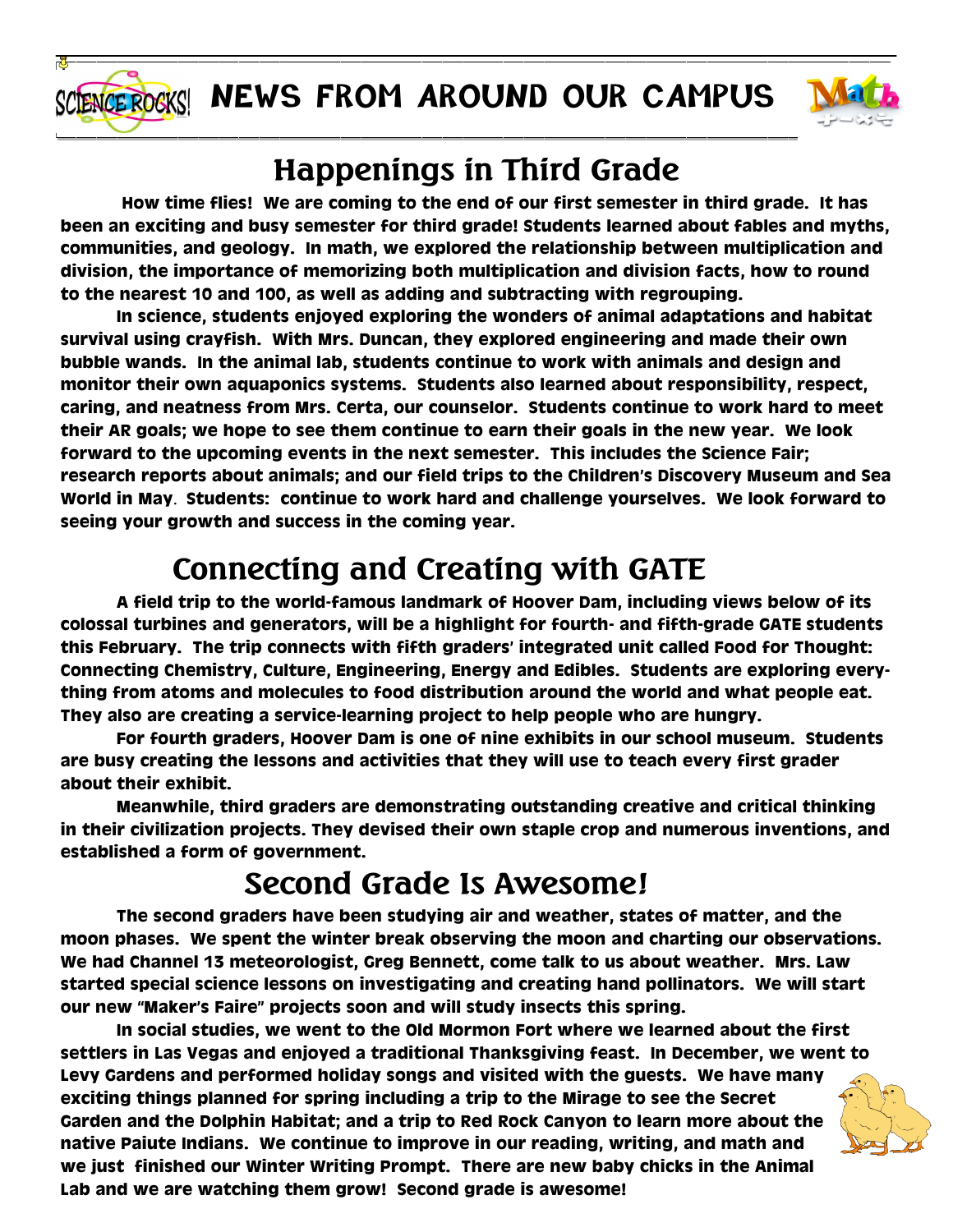| Students of the Month |                                |                             |  |
|-----------------------|--------------------------------|-----------------------------|--|
| December, 2015        |                                |                             |  |
| Room                  | Outstanding Student            | Most Improved               |  |
| $\overline{c}$        | Ninna Wang                     | Javioun Coleman             |  |
| 3                     | Mischa Claros                  | Ramiro Oliva Garcia         |  |
| $\overline{4}$        | London Wade                    | <b>Emanuel Perez Cortes</b> |  |
| 5                     | Samantha Gonzalez              | Bibiana Duran               |  |
| 6                     | Arianna Gonzalez               | Kayla Kelly                 |  |
| $\overline{7}$        | Anajai Brown                   | Andrea Quinones             |  |
| 8                     | Sophia Griffin                 | Jorge Gomez Miranda         |  |
| q                     | Diana Granados Arreola         | Angelina Belteton           |  |
| 10                    | Mike Corona Crespo/Liz Mendoza |                             |  |
| 11                    | Catherine Ciotti               | Jose Diaz                   |  |
| 13                    | Anuhas Parakatawelle           | Omar Fuentes                |  |
| 14                    |                                | Desmonique Littleton and    |  |
|                       |                                | Misael Granados Arreola     |  |
| 15                    | Darren McGee                   | Rastelli Regalado Jr.       |  |
| 16                    | Mauricio Delgado               | Kameelah Burns-Coleman      |  |
| 17                    | Jayvion Henderson              | Geovanny Flores             |  |
| 18                    | Kaylee Lopez Villaverde        | Sedona Beckman              |  |
| 19                    | Sherly Gonzalez Mena           | Genesis Donu Sampedro       |  |
| 20                    | Noah Clifton                   | Aria Hickman                |  |
| 24                    | Phoebe Savage                  | Eman Najari                 |  |
| 31                    | Connor Kim                     | Evelyn Pope                 |  |

#### **Thank you ! Thank you ! Thank you!**

**On behalf of the students and staff at Mabel Hoggard Magnet School, we want to thank the following organizations for providing holiday gifts to many of our families in need:**

- **Amazing Acts of Kindness—Gifts for 27 families.**
- **CB Richard Ellis—Gifts for 40 students.**



- **Doolittle Community Center—Breakfast with Santa and gifts for**   $\bullet$ **nine students and one family.**
- **Los Prados Women's Club—Gifts for seven families; coloring books and cookies for all**   $\bullet$ **Kindergarten classes.**
- **Desert Dollies Club—Gifts for one family.**
- **St. James Catholic Church—Christmas food baskets for two families.**
- **Toys 4 Smiles—Wooden car toys for each Kindergarten student.**  $\bullet$
- **Melanie and Phil Guevara—playing Santa and Mrs. Claus for our Pre-K students.**  $\bullet$
- **Quinton Carter, former Mabel Hoggard student and Denver Broncos Strong Safety—gifts**   $\bullet$ **for eight students.**
- **Ana Arellano, our School Facilitator, for coordinating all the arrangements with the above groups. Her patience and determination ensured that so many students had a happy holiday.**